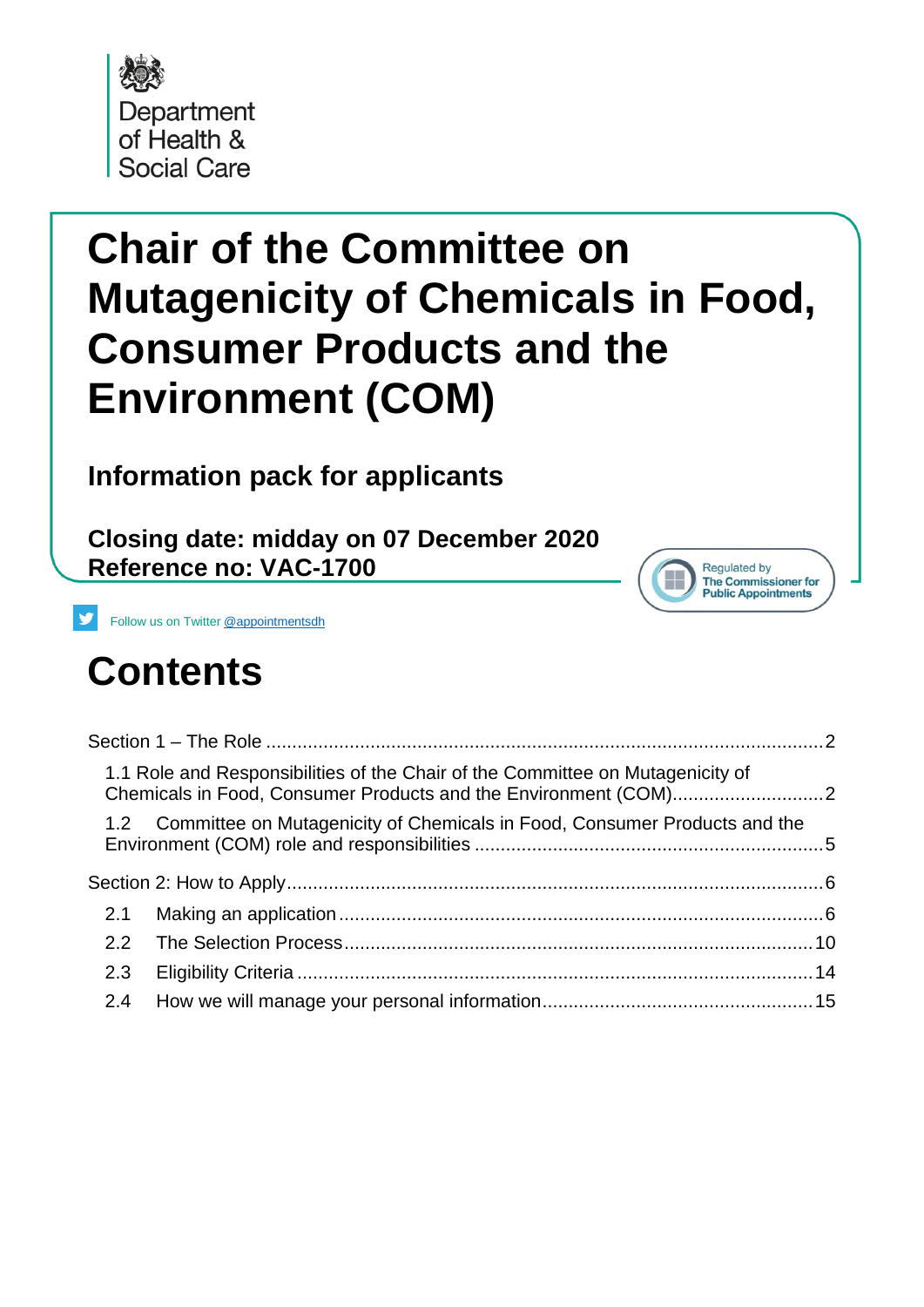# <span id="page-1-0"></span>**Section 1 – The Role**

## <span id="page-1-1"></span>**1.1 Role and Responsibilities of the Chair of the Committee on Mutagenicity of Chemicals in Food, Consumer Products and the Environment (COM)**

#### **Introduction**

Ministers are seeking to make an appointment to the board of COM.

#### **Role and Responsibilities of the Chair**

As a specialist in toxicology or a related area, the Chair will:

- Attend all meetings of COM and liaise with the secretariat regarding the agenda and completion of COM discussion papers prior to the meeting.
- Lead the Committee's discussions through a full understanding of all aspects of COM work, papers and presentations made to COM.
- Chair discussions effectively ensuring that there is adequate expertise available to consider topics put to COM and that all aspects of papers and questions put to COM are fully discussed.
- In conjunction with advice from the secretariat, make decisions on any declarations of interest that may be made in respect of items of business.
- Summarise COM discussions at the meeting and liaise with the secretariat regarding the completion of Committee statement and guidance statements.
- Lead the Committee for any items of business that are handled by post.
- Where necessary, report COM statements and conclusions to the Chief Medical Officer for England and Chair of the Food Standards Agency.
- Where necessary, take the lead in disseminating COM conclusions and statements to wider audiences such as Stakeholder groups, the media and the general public.
- Act as an ex officio member of the Committee on Carcinogenicity of Chemicals in Food, Consumer Products and the Environment (COC) which provides advice to the government and government agencies on whether substances are likely to cause cancer.

#### **Qualities required for the role of the Chair**

The Department of Health and Social Care values and promotes diversity and encourages applications from all sections of the community. The boards of public bodies should reflect the population they are there to serve. Boards also benefit from fresh perspectives, and we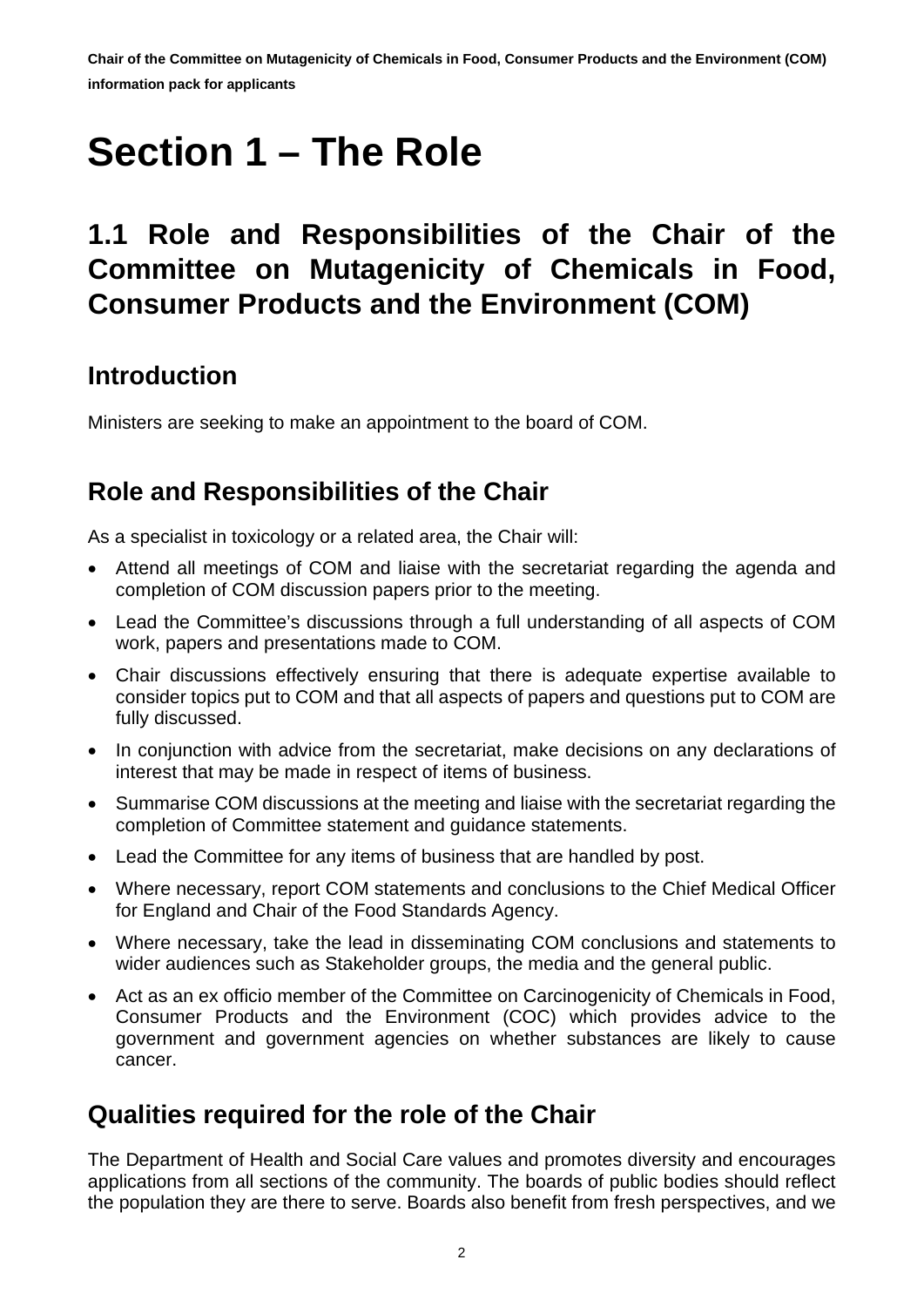are always keen to encourage candidates with private sector experience to consider applying for our roles.

To be considered, you must be able to demonstrate that you have the qualities, skills and experience to meet all of the essential criteria for appointment.

#### **Essential Criteria**

To be considered, you must be able to demonstrate that you have the qualities, skills and experience to meet all the essential criteria for appointment.

- track record of effective leadership, and providing advice, independent of government or industry at a national and/or international level
- understanding of committee membership and the role of COM, with the ability to ensure independent scrutiny of the issues that fall within COM's remit
- sound judgement and an ability to guide COM's strategic direction
- excellent communication skills; able to secure the confidence of experts in the field and develop constructive relationships with a range of stakeholders
- sound understanding of genotoxicity, with a track record of achievement in one or more of the following areas of expertise:
	- − Development of in vitro (non-animal) methods for the assessment of genotoxic risks from exposure to environmental chemicals.
	- − Regulatory expertise an understanding of the advances in genotoxicity tests and testing strategies used in regulatory settings.
	- − Genetic toxicology: experience in the conduct and interpretation of in silico methods, and in vitro, and in vivo tests. An interest in molecular epidemiology would also be of value.
	- − Carcinogenesis: able to demonstrate expertise in cancer risk assessment and in the mechanisms of carcinogenesis both genotoxic and non–genotoxic mechanisms.
	- − Toxicokinetics and metabolism: expertise in interpretation of data on the disposition, metabolism and toxicokinetics of chemicals and low dose effects especially in relation to genotoxicity testing.
	- − Computational toxicology and Quantitative Structure Activity Relationships (QSARs): expertise in the application of computational toxicology and QSARs and their application to genotoxicity.
	- − Epigenetics and trans-generational effects: expertise in epigenetics with relevance to genotoxicity endpoints.
	- − Reproductive or developmental toxicology: expertise in developmental toxicology and adverse reproductive effects of mutagenic and genotoxic chemicals.

#### **Remuneration**

The COM Chair is not remunerated.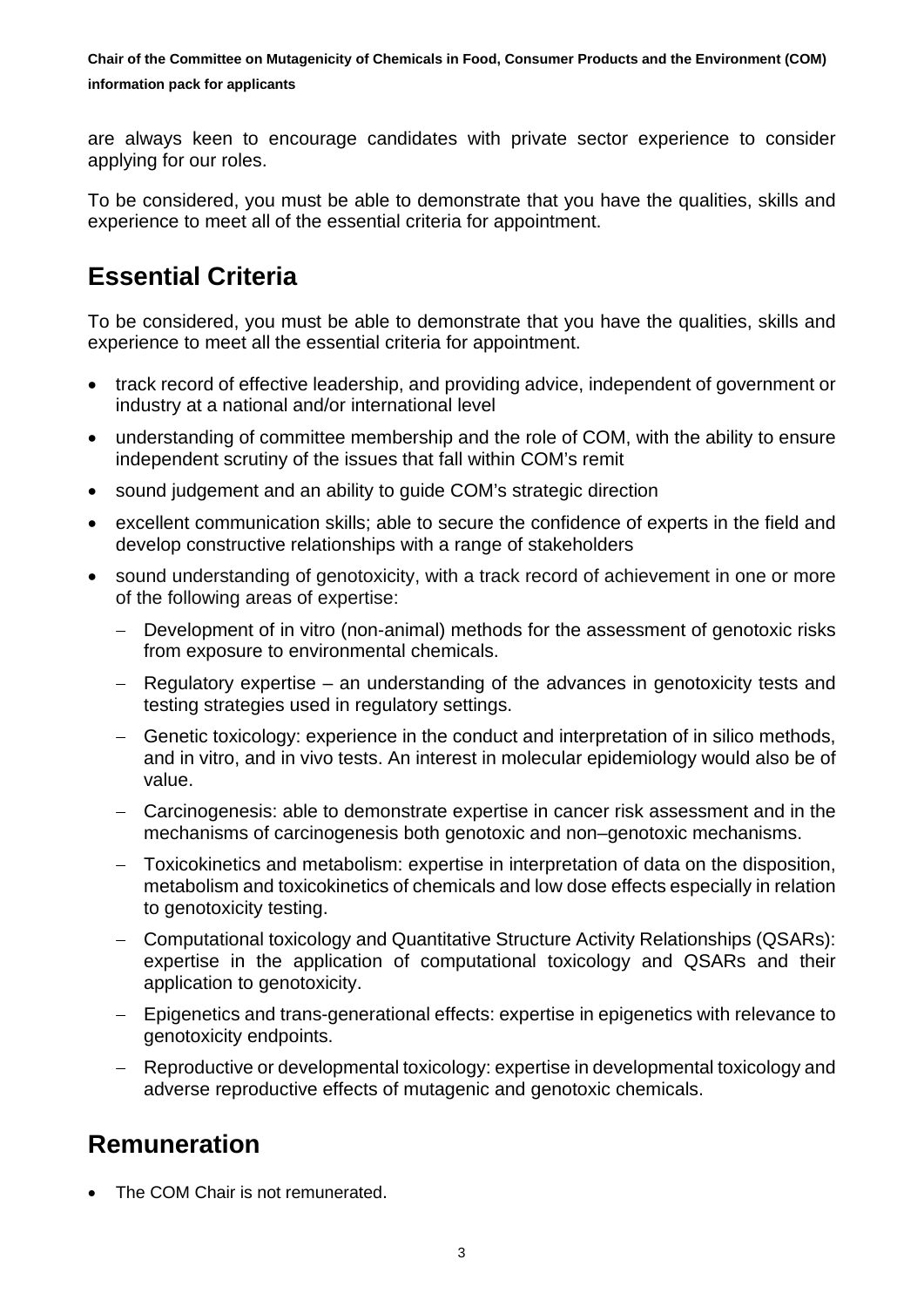• You may claim travel and subsistence expenses, which are properly and necessarily incurred in carrying out your role and responsibilities as the Chair of the COM, in line with travel and subsistence policy and rates for the COM. A copy of the policy and rates can be obtained from the COM

#### **Time commitment**

There are usually three meetings per year plus members are on occasion asked to comment on papers between meetings.

#### **Location**

London

#### **Tenure of office**

Ministers determine that the length of the appointment will be up to 3 years.

#### **Accountability**

This Chair is appointed by the Secretary of State for Health and Social Care and is accountable to the Secretary of State via a senior Departmental official for carrying out their duties and for their performance.

For further information regarding the role of COM and the role of the Chair please contact: Dr Ovnair Sepai

Tel: 01235 825163

Email: [ovnair.sepai@phe.gov.uk](mailto:ovnair.sepai@phe.gov.uk)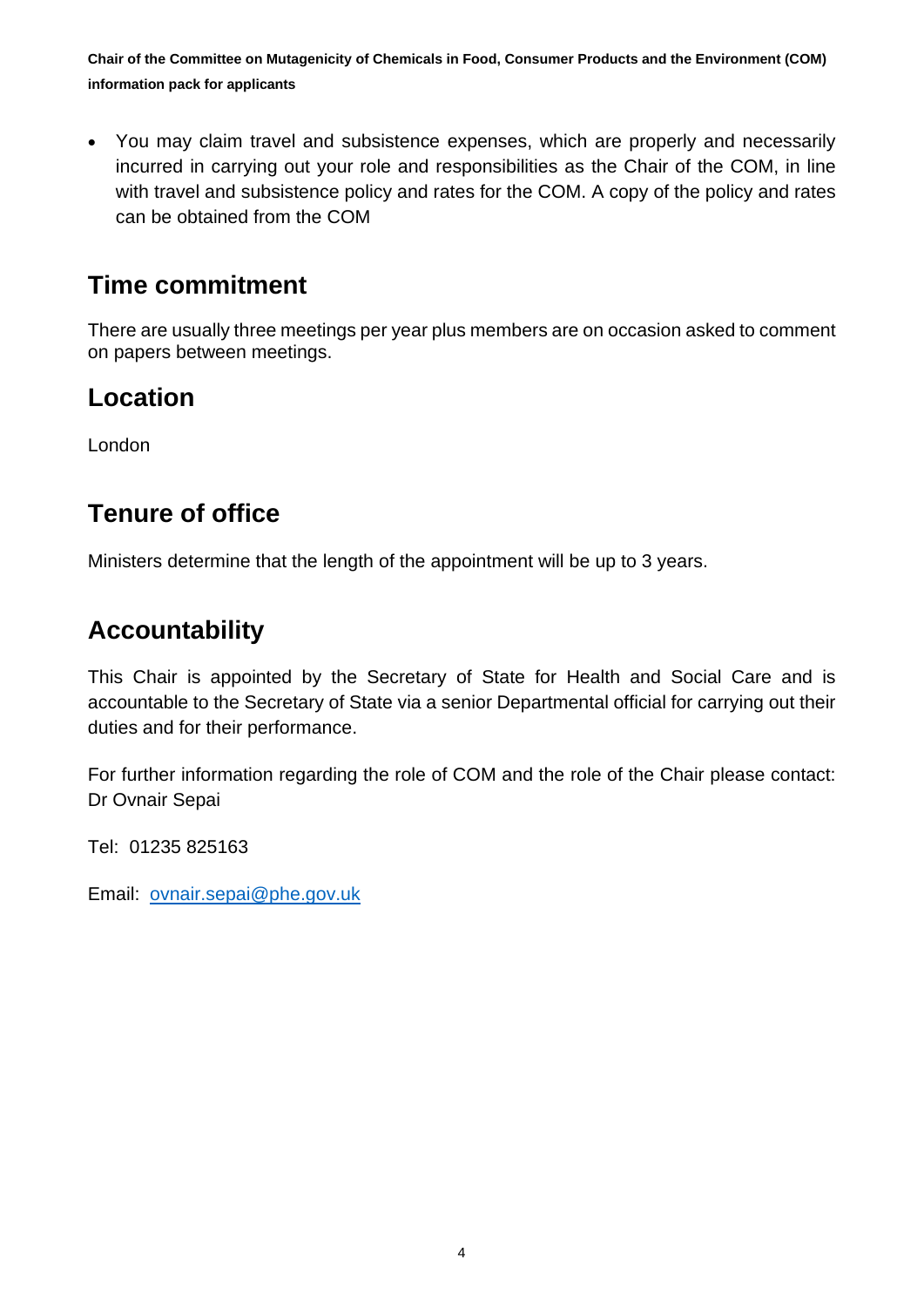## <span id="page-4-0"></span>**1.2 Committee on Mutagenicity of Chemicals in Food, Consumer Products and the Environment (COM) role and responsibilities**

The Committee on Mutagenicity of Chemicals in Food, Consumer Products and the Environment (COM) advises government on the mutagenicity of chemicals used in pesticides, pharmaceuticals and other products.

COM provides independent advice to government departments and agencies on the potential mutagenicity and genotoxicity of chemicals (whether they are likely to cause mutation in cells), from natural products to new synthetic chemicals used in pesticides or pharmaceuticals. It also advises on strategies and research for genotoxicity testing.

The committee also advises on important general hazards (the inherent property of the substance) or risk (the likelihood of mutagenetic or genotoxic effects occurring after a given exposure) and gives recommendations for genotoxicity testing.

COM is an advisory body and has no regulatory status. However, it may provide advice to agencies that have a regulatory role

#### **Quote from the current Chair of COM – David Lovell**

"Chairing an expert committee such as the COM is both a great honour and a rewarding experience. It provides the opportunity to ensure that specialist scientific advice is provided to aid Government Departments and Agencies. The Committee is also influential in developing the future international regulatory environment and in shaping how innovative approaches arising from the rapid advances in genetics and molecular sciences are incorporated into protecting public health."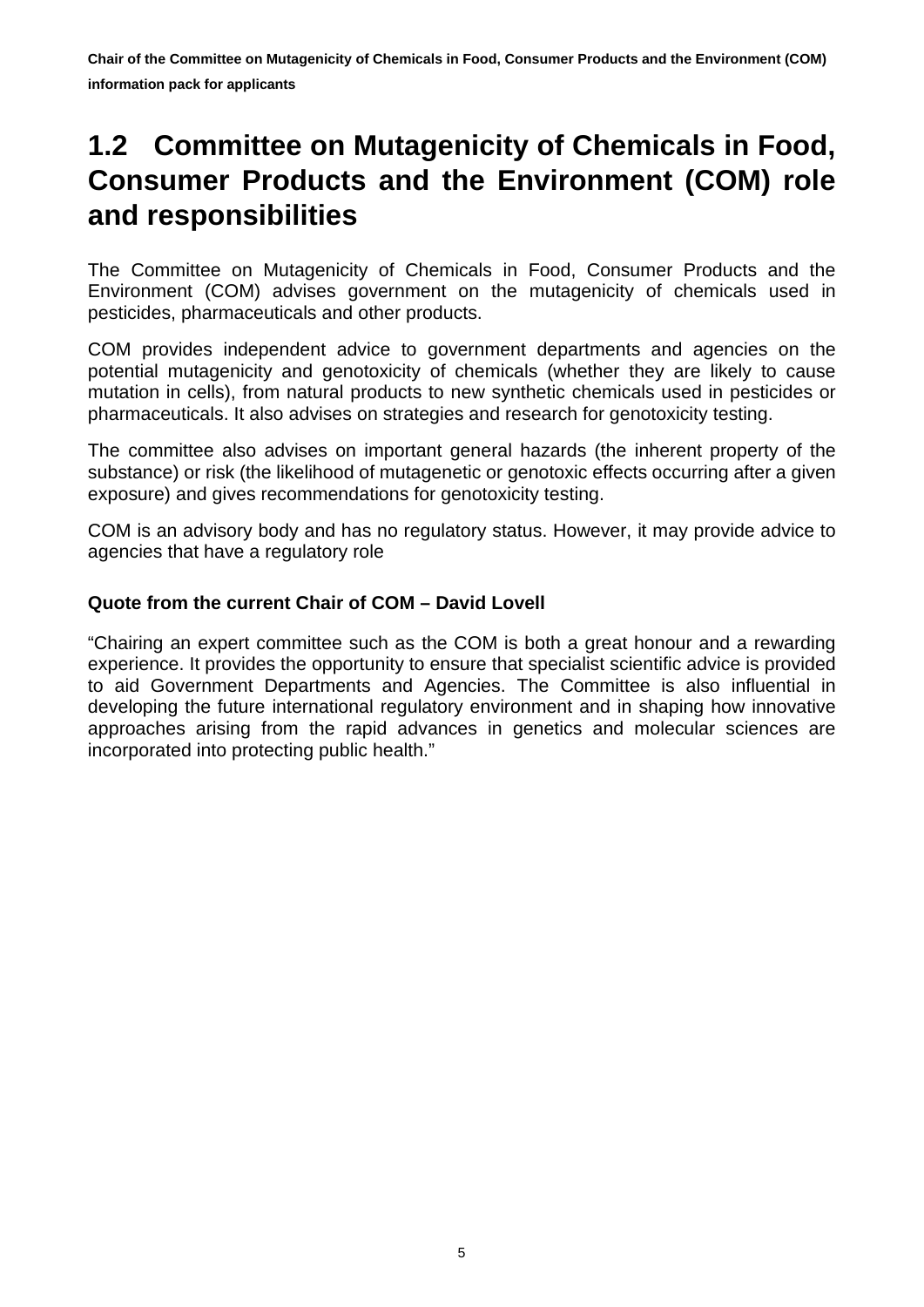# <span id="page-5-0"></span>**Section 2: How to Apply**

## <span id="page-5-1"></span>**2.1 Making an application**

Thank you for your interest in the appointment of the Chair to the COM.

To make an application please email your CV, a supporting letter and completed monitoring forms to:

[appointments.team@dhsc.gov.uk](mailto:appointments.team@dhsc.gov.uk) – please quote **ref: VAC-1700** in the subject field.

If you are unable to apply by email, please contact the Appointments Team via the above email address to discuss alternative options.

Applications must be received by midday on 07 December 2020.

In making an application please note the following:

#### **Supporting letter**

The supporting letter is your opportunity to demonstrate how you meet each of the criteria set out in the person specification. It will benefit the Advisory Assessment Panel if you can be clear which specific evidence you provide relates to which criteria. Providing separate paragraphs in relation to each criterion is common practice. Please write all acronyms in full first.

Please ensure your full name, the role to which you are applying and the corresponding reference number for the post are clearly noted at the top of your letter.

Please limit your letter to two pages, and type or write clearly in black ink.

#### **Conflicts of interest**

If you have any business or personal interests that might be relevant to the work of COM, and which could lead to a real or perceived conflict of interest if you were to be appointed, please provide details in your Supporting letter.

If appointed, you will also be required to declare these interests on appointment and they will be entered on a register which is available to the public.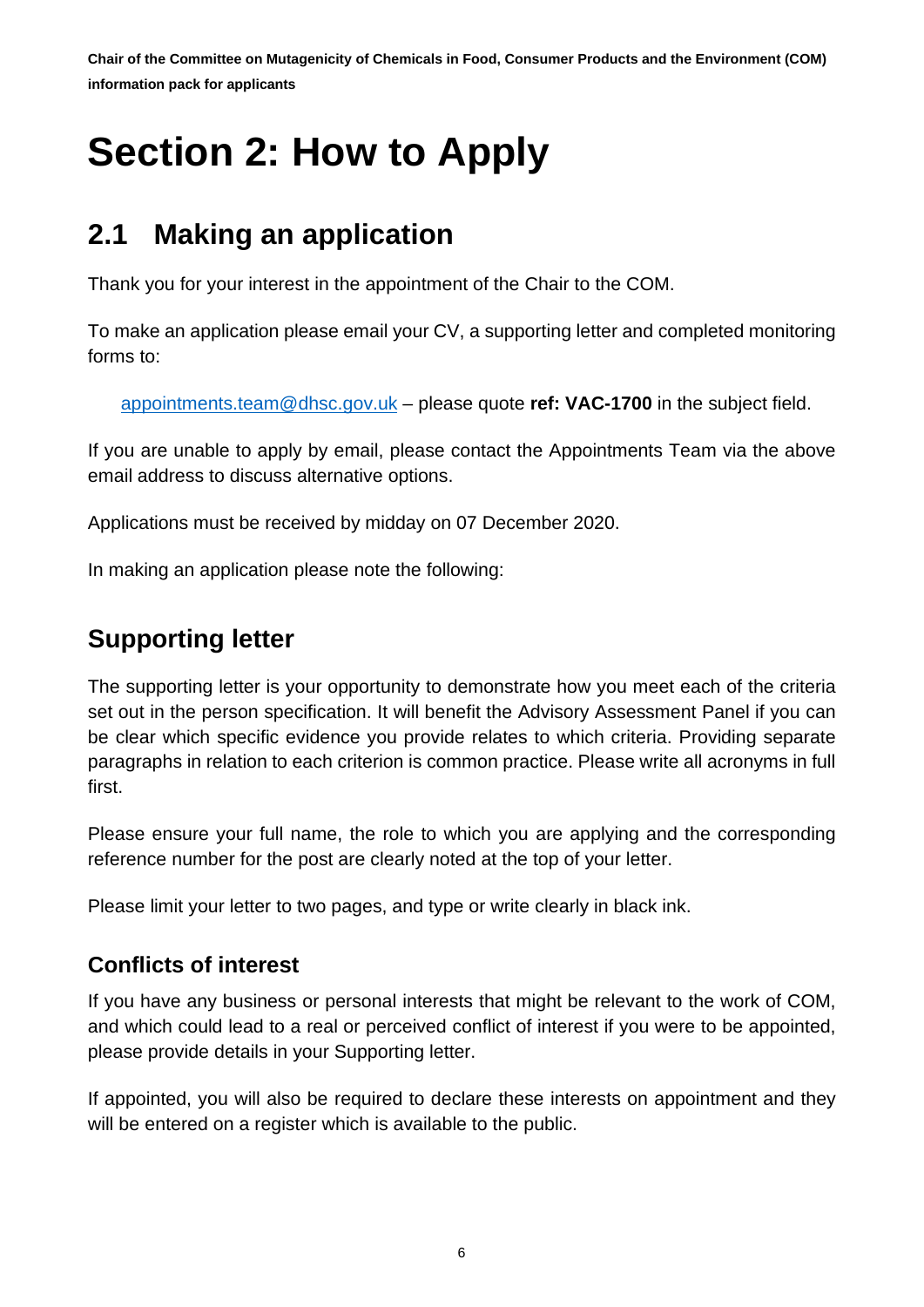#### **Standards in public life and ensuring public confidence**

Given the nature of public appointments, it is important that those appointed as members of public bodies maintain the confidence of the public and Government. If there are any issues in your personal or professional history (including any convictions or bankruptcy) that could, if you were appointed, be misconstrued, cause embarrassment to Ministers or COM or cause public confidence in the appointment to be jeopardised, it is important that you bring them to the attention of the Advisory Assessment Panel and provide details of the issue/s in your Supporting letter. In considering whether you wish to declare any issues, you should also reflect on any public statements you have made, including through social media and blogs. Due Diligence may be carried out on any publicly available information and shared with the Advisory Assessment Panel.

The panel may explore any issues you declare with you before they make a recommendation on the appointment.

Failure to disclose such information could result in an appointment being terminated, as those who hold public appointments are expected to demonstrate the highest standards of corporate and personal conduct and are required to subscribe to the Code of Conduct for Board Members of Public Bodies, as part of agreeing to the terms and conditions of appointment. You can access this document at:

#### [https://www.gov.uk/government/publications/board-members-of-public-bodies-code-of](https://www.gov.uk/government/publications/board-members-of-public-bodies-code-of-conduct)[conduct](https://www.gov.uk/government/publications/board-members-of-public-bodies-code-of-conduct)

There are also circumstances in which individuals may not be considered for appointment, due to them not meeting certain eligibility criteria for appointment. For further information, please refer to **Section 2.3: Disqualification from Appointment**

If you wish to discuss any queries on conflicts, please see the contacts section.

### **CV**

Please ensure your CV includes:

- Your full name, title, home address, personal contact telephone numbers (land line and mobile), personal email address and details of any twitter accounts and LinkedIn accounts including your twitter handle/username.
- Similar contact details for two referees who will support your application. One referee should be the person to whom you are/were accountable in your current/most recent appointment or position of employment. Please indicate the relationship of each referee to you. References will be requested for short-listed candidates prior to interview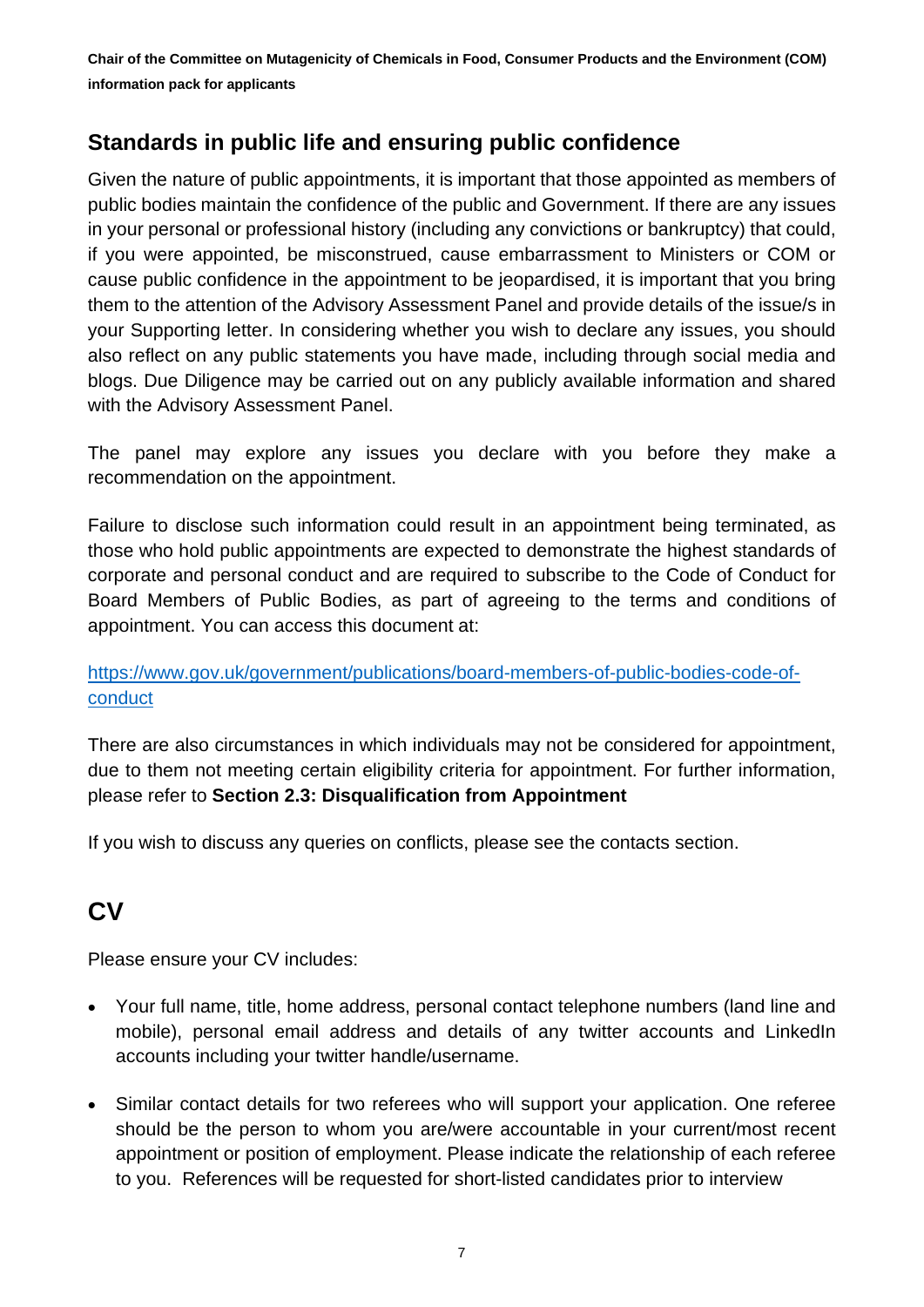• Brief details of your current or most recent post and the dates you occupied this role. Please identify any past or present Ministerial appointments.

#### **Monitoring form**

Please complete the monitoring form. Diversity monitoring information will not be seen by the Advisory Assessment Panel assessing your application.

Political activity information is primarily for monitoring purposes only, however if you are shortlisted for interview, this information will be shared with the selection panel. The reason for this is that it is appreciated that such activities may have given you relevant skills, including experience gained from committee work, collective decision-making, resolving conflict and public speaking. If you have had such experience and you consider it relevant to your application for this post, you should also take the opportunity to include it separately in your supporting statement. If possible, you should not, however, identify the relevant political party in your statement.

If you are appointed to this role, please note that any political activity you declare will be published in accordance with the Governance Code on Public Appointments.

#### **Guaranteed Interview Scheme**

The Department of Health and Social Care operates a Guaranteed Interview Scheme (GIS) for disabled people. The Equality Act 2010 defines a person as disabled if they have a physical or mental impairment and the impairment has a substantial and long-term adverse effect on their ability to carry out normal day to day activities. Under the GIS a disabled candidate will be selected for interview if they meet the essential criteria for the post.

If you wish to apply under the GIS please complete the GIS form and return it with your application.

All applications will be acknowledged by email after the closing date.

For further information regarding the selection process, please contact

Ryan Lloyd

Appointments Team

Tel: 0113 2545929

Email: [Ryan.Lloyd@dhsc.gov.uk](mailto:Ryan.Lloyd@dhsc.gov.uk)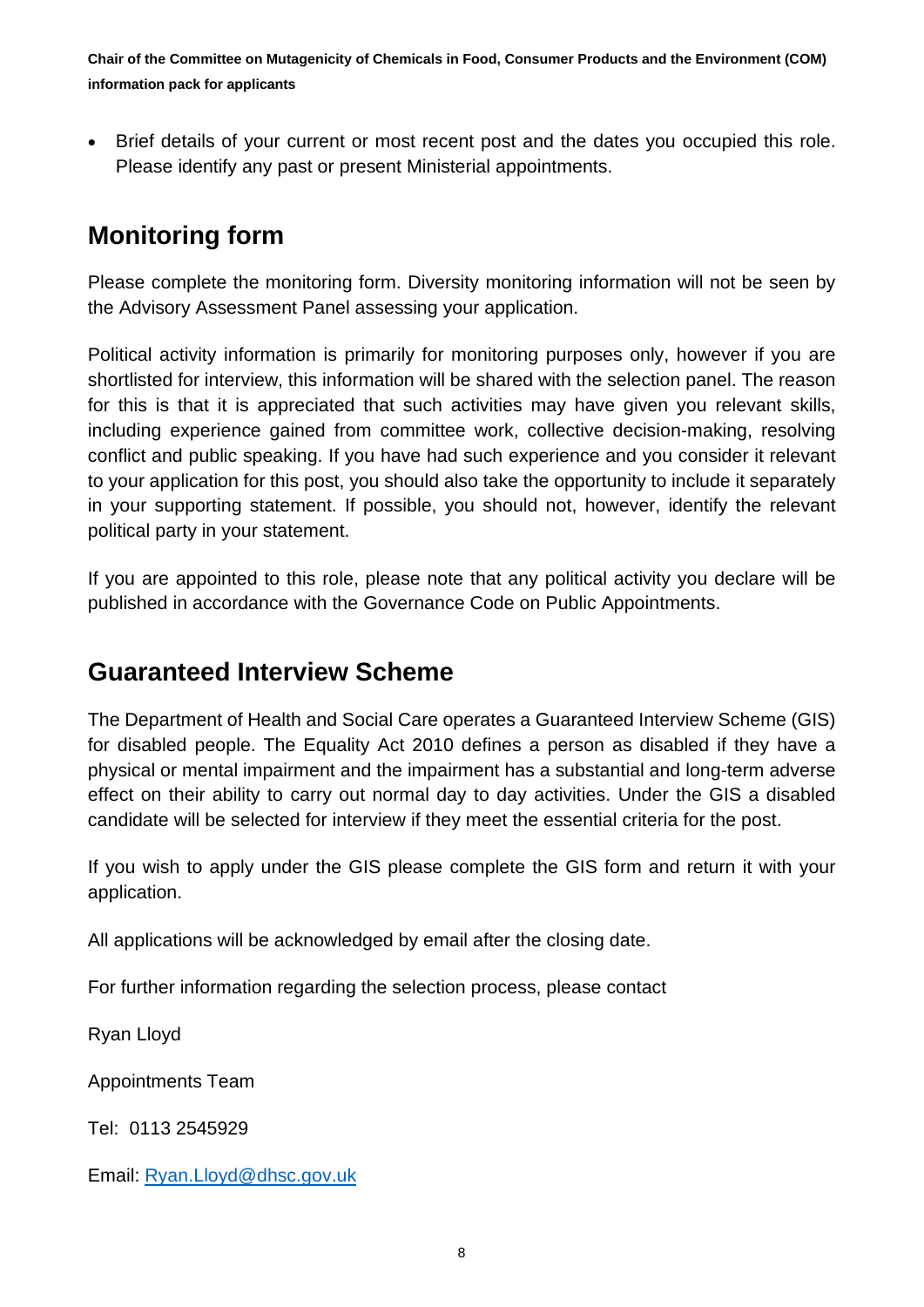For further information regarding the role of the COM and the role of the Chair please contact Dr Ovnair Sepai

Tel: 01235 825163

Email: [ovnair.sepai@phe.gov.uk](mailto:ovnair.sepai@phe.gov.uk)

Please quote reference **VAC-1700** on all correspondence.

If you choose to apply, we would like to thank you in advance for your time and effort in making an application.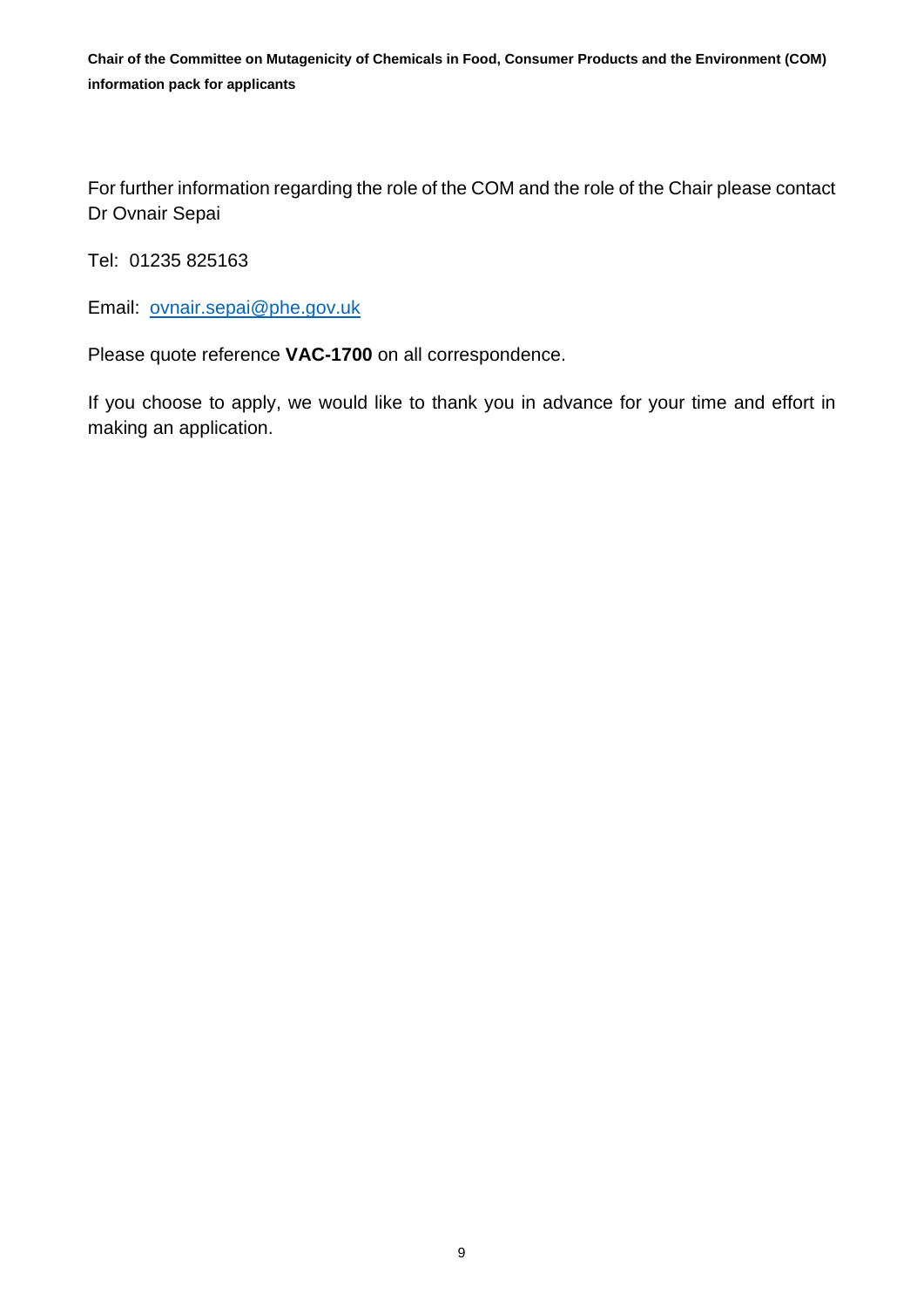## <span id="page-9-0"></span>**2.2 The Selection Process**

The Appointments Team will deal with your application as quickly as possible and will advise you of the likely timetable at each stage.

Timetable:

- Closing date: Midday on 07 December 2020
- Shortlisting complete: 06 January 2021
- Interviews held: TBC

The selection panel will be:

- Morwenna Carrington, Deputy Director, Health Protection Policy as Panel Chair
- David Rhodes, Director of Environmental Public Health (PHE) as Panel member
- Iqbal Singh as an Independent Panel Member

The Independent Panel Member is independent of both the Department of Health and Social Care and COM.

The Governance Code on Public Appointments requires all Advisory Assessment Panel members to declare any political activity within the last five years. All panel members have declared that they have not taken part in any political activity within the last five years.

After the closing date for applications:

- The Department of Health and Social Care may commission a pre-assessment of candidate applications which would then be provided to the Panel for consideration and to inform the shortlisting process. By applying, you are agreeing to your application being shared with another party for pre-assessment. The pre-assessor and the panel are reliant on the information you provide in your CV and supporting letter to assess whether you have the skills and experience required. Please ensure that you provide evidence to support how you meet all the essential criteria. It is the responsibility of the panel to determine who it believes best meet the criteria for the role, and who will be invited to interview.
- Interviews dates are to be confirmed.
- The Advisory Assessment Panel will select for interview only the strongest applicants who it feels have demonstrated that they best meet the criteria set out in the person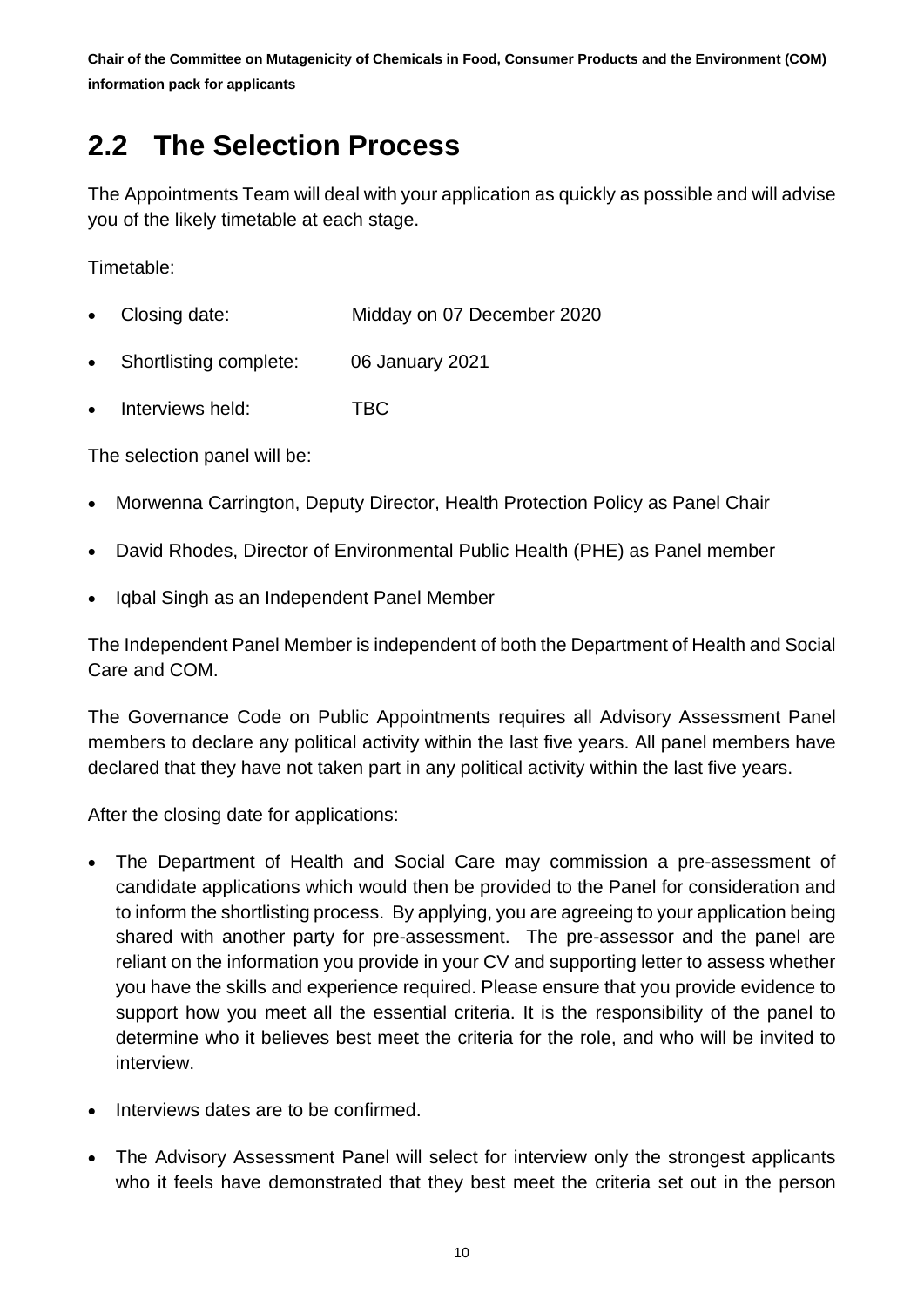specification. However, if you have applied under the GIS and you meet all the essential criteria, then you will also be invited for interview

- If you are invited to interview and if you are unable to attend on the set date, then an alternative date can only be offered at the discretion of the Advisory Assessment Panel
- The Appointments Team will email to let you know whether you have been invited to be interviewed. It is our intention that interviews will take place in a central London location
- If invited to interview, the Advisory Assessment Panel may invite you to make a brief presentation at the start of the interview and will go on to question you about your skills and experience, including asking specific questions to assess whether you meet the criteria set out for the post
- The Advisory Assessment Panel will also explore with candidates any potential conflicts of interest or any other issues arising from candidate's personal and professional history which may impact on an appointment decision (see section 2.1 for further details).
- Candidates who the panel believe are 'appointable', will be recommended to Ministers who will make the final decision. Ministers may choose to meet with shortlisted candidates, before or after interview, before making a decision. Candidates should therefore be prepared for a short time gap between interview and a final appointment decision being made. Candidates who have been interviewed will be kept informed of progress.
- If you are successful, you will receive a letter from Ministers appointing you as the Chair of COM, which will confirm the terms on which the appointment is offered
- **please note that due to the volume of applications that are received it is not possible to routinely provide feedback to those not shortlisted for interview**
- if you apply under the GIS scheme and you are not shortlisted for interview, we can provide a summary of the assessment of your written application, if you choose to request feedback
- If you are unsuccessful at interview, you will be notified by the Appointments Team. We appreciate it takes a lot of time and effort to apply for roles, and prepare for and attend an interview, and that feedback is a valuable part of the process. Following interviews, the letter which confirms the outcome of the appointment process will provide the details of who you may approach for feedback on your interview and application, if you so wish
- For further information on how we will manage the personal information that you have provided to us through your application, see **Section 2.4**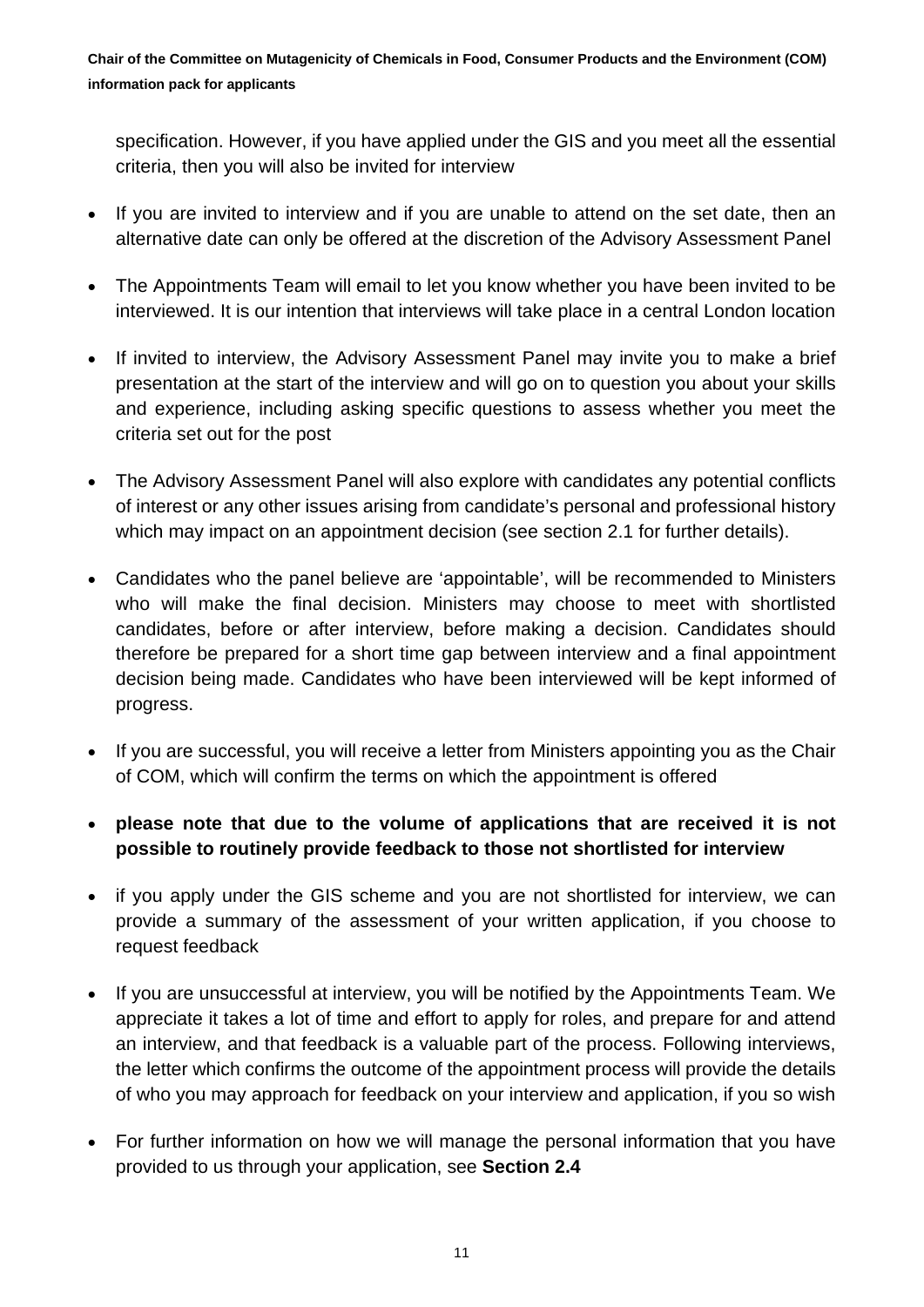### **Queries**

For queries about your application, please contact Ryan Lloyd on Ryan.lloyd@dhsc.gov.uk

### **Standards in public life**

You will be expected to demonstrate high standards of corporate and personal conduct. All successful candidates will be asked to subscribe to the Code of Conduct for Board Members of Public Bodies, you can access this document at: [https://www.gov.uk/government/publications/board-members-of-public-bodies-code-of](https://www.gov.uk/government/publications/board-members-of-public-bodies-code-of-conduct)[conduct](https://www.gov.uk/government/publications/board-members-of-public-bodies-code-of-conduct)

#### **Governance Code on Public Appointments**

The Governance Code on Public Appointments, published by the Cabinet Office, sets out the principles that should underpin all public appointments. The Governance Code can be found at: [https://www.gov.uk/government/publications/governance-code-for-public](https://www.gov.uk/government/publications/governance-code-for-public-appointments)[appointments](https://www.gov.uk/government/publications/governance-code-for-public-appointments)

### **The Commissioner for Public Appointments**

The regulation of public appointments against the requirements of the Governance Code is carried out by the Commissioner for Public Appointments. The Commissioner provides independent assurance that public appointments are made in accordance with the principles set out in the Code. The Commissioner is appointed by the Queen and is independent of the Government and the Civil Service. Further about the role of the Commissioner is available from: [http://publicappointmentscommissioner.independent.gov.uk](http://publicappointmentscommissioner.independent.gov.uk/) 

#### **If you are not completely satisfied**

The Department of Health and Social Care will aim to process all applications as quickly as possible and to treat all applicants with courtesy. If you have any complaints about the way your application has been handled, please contact Sally Brough-Hirst in the Department of Health and Social Care by emailing [Sally.Brough-Hirst@dhsc.gov.uk](mailto:Sally.Brough-Hirst@dhsc.gov.uk)

If after receiving a comprehensive response from the Department you are still concerned, you can write to the Commissioner for Public Appointments. Please contact:

The Commissioner for Public Appointments 1 Horse Guards Road London SW1A 2HQ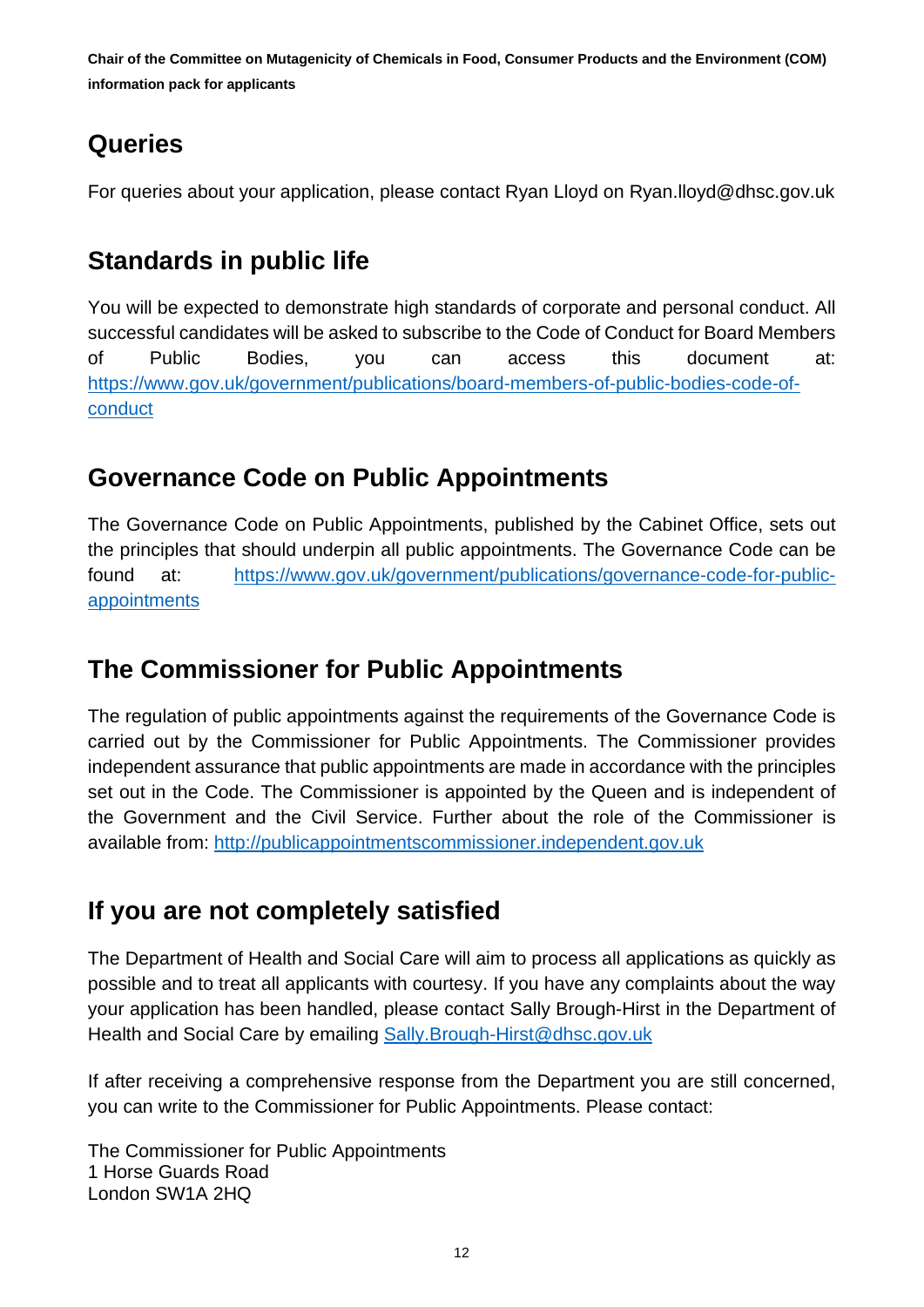Tel: 0207 271 8938 Email: [publicappointments@csc.gov.uk](mailto:publicappointments@csc.gsi.gov.uk)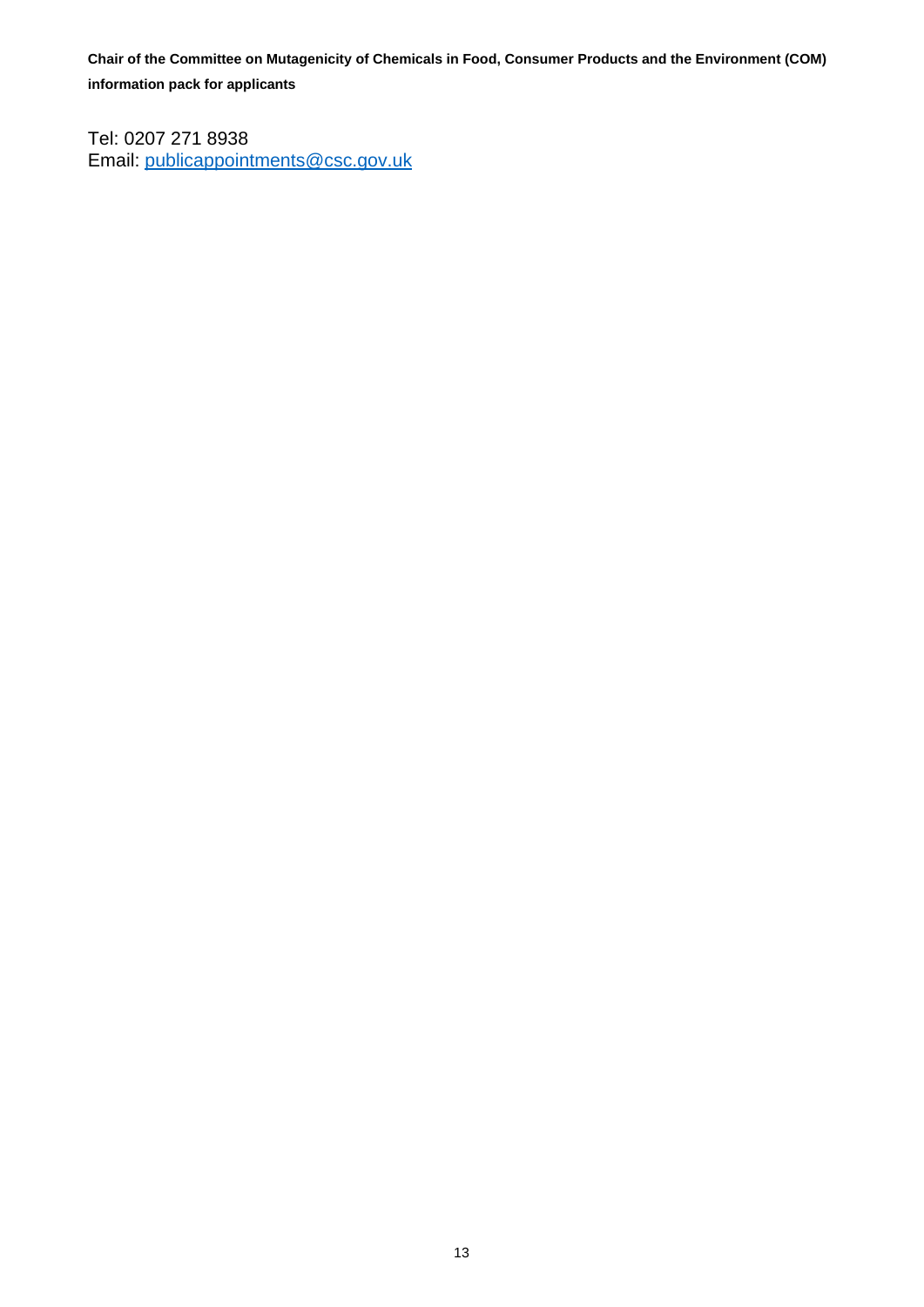## <span id="page-13-0"></span> **2.3 Eligibility Criteria**

There are circumstances in which an individual may not be considered for appointment. They include:

- 1. persons who have received a prison sentence or suspended sentence of 3 months or more in the last 5 years
- 2. persons who are the subject of a bankruptcy restrictions order or interim order, or a debt relief order or interim debt relief order under Schedule 4ZB to the Insolvency Act 1986
- 3. persons who have had an earlier term of appointment with a health service body terminated on the grounds:
	- that it was not conducive to the interests or good management of the body that the person should continue to hold office
	- that the person failed to attend a meeting of the body on three consecutive occasions
	- that the person failed to declare a pecuniary interest or withdraw from consideration of a matter in respect of which the person had a pecuniary interest
	- of misconduct or failure to carry out the person's duties
- 4. anyone who is under a disqualification order under the Company Directors Disqualification Act 1986; or
- 5. anyone who has been removed from trusteeship of a charity.

Further advice about the Eligibility Criteria can be provided by contacting Dr Ovnair Sepai on 0113 254 5929.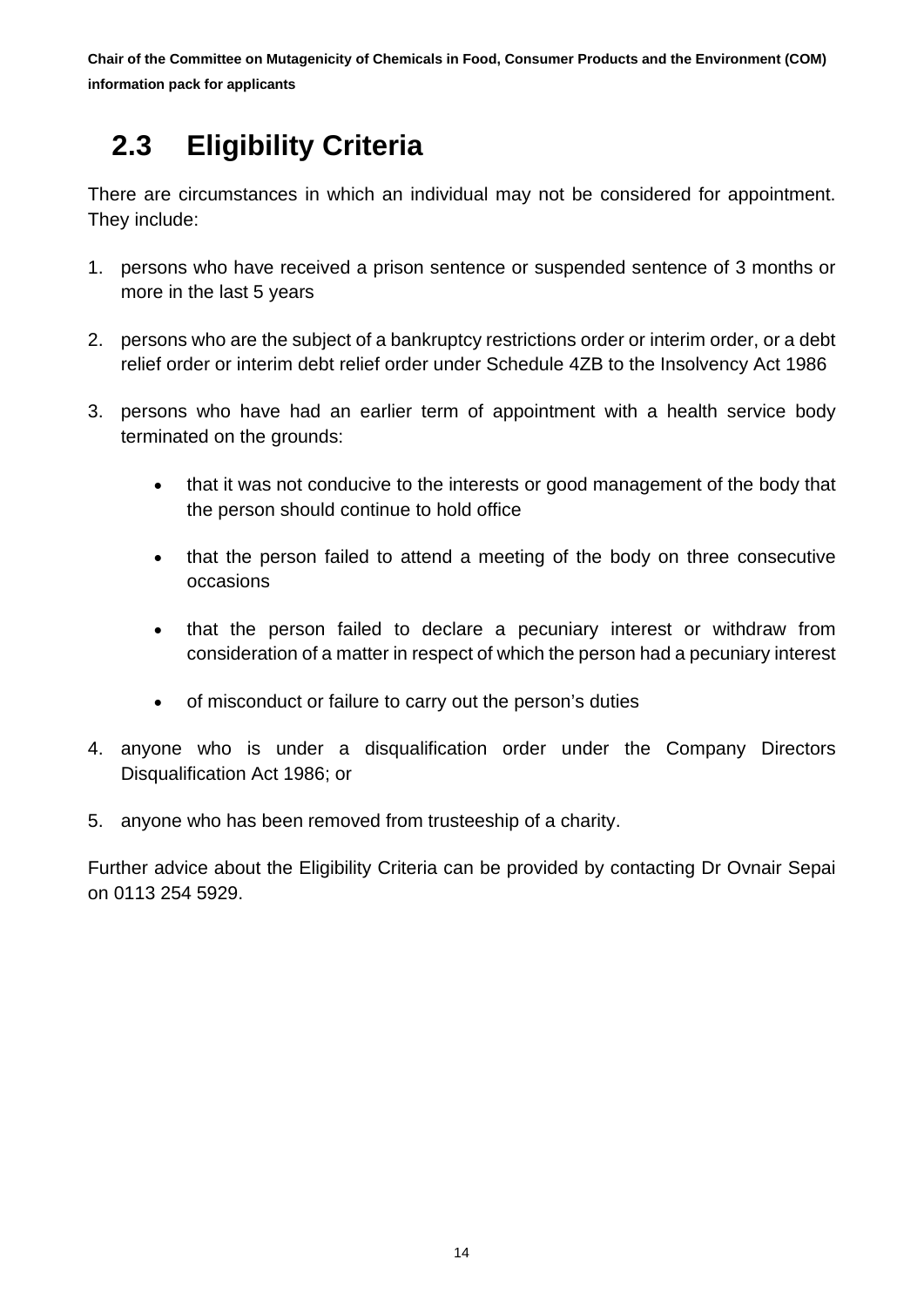### <span id="page-14-0"></span>**2.4 How we will manage your personal information**

Your personal information will be held in accordance with the General Data Protection Regulation. You will not receive unsolicited paper or electronic mail because of sending the Department of Health and Social Care any personal information. No personal information will be passed on to third parties for commercial purposes.

When we ask you for personal information, we promise we will:

- Only ask for what we need, and not collect too much or irrelevant information
- Ensure you know why we need it
- Protect it and insofar as is possible, make sure nobody has access to it who shouldn't
- Ensure you know what choice you have about giving us information
- Make sure we don't keep it longer than necessary
- Only use your information for the purposes you have authorised

We ask that you:

- Provide us with accurate information
- Inform us as soon as possible of any changes or if you notice mistakes in the information we hold about you

If you apply for a post, we will share some of the information you provide with the members of the selection panel for the post to which you are applying, so that your CV and supporting letter can be assessed.

The diversity information you provide will not be used in the selection process and will therefore not be shared with the Advisory Assessment Panel assessing your application at any stage. However, panels may review the political activity response at the interview stage. This in no way acts as a bar to appointment. Further information on this is provided in the attached Monitoring form.

The Commissioner for Public Appointments regulates and monitors appointments to public bodies to ensure procedures are fair. The Department of Health and Social Care is required by the Commissioner for Public Appointments to retain information about the people who apply for public appointments within his remit and make this information available to him for audit purposes, if requested to do so. Information you provide in your application may therefore be made available to the Commissioner for Public Appointments and the